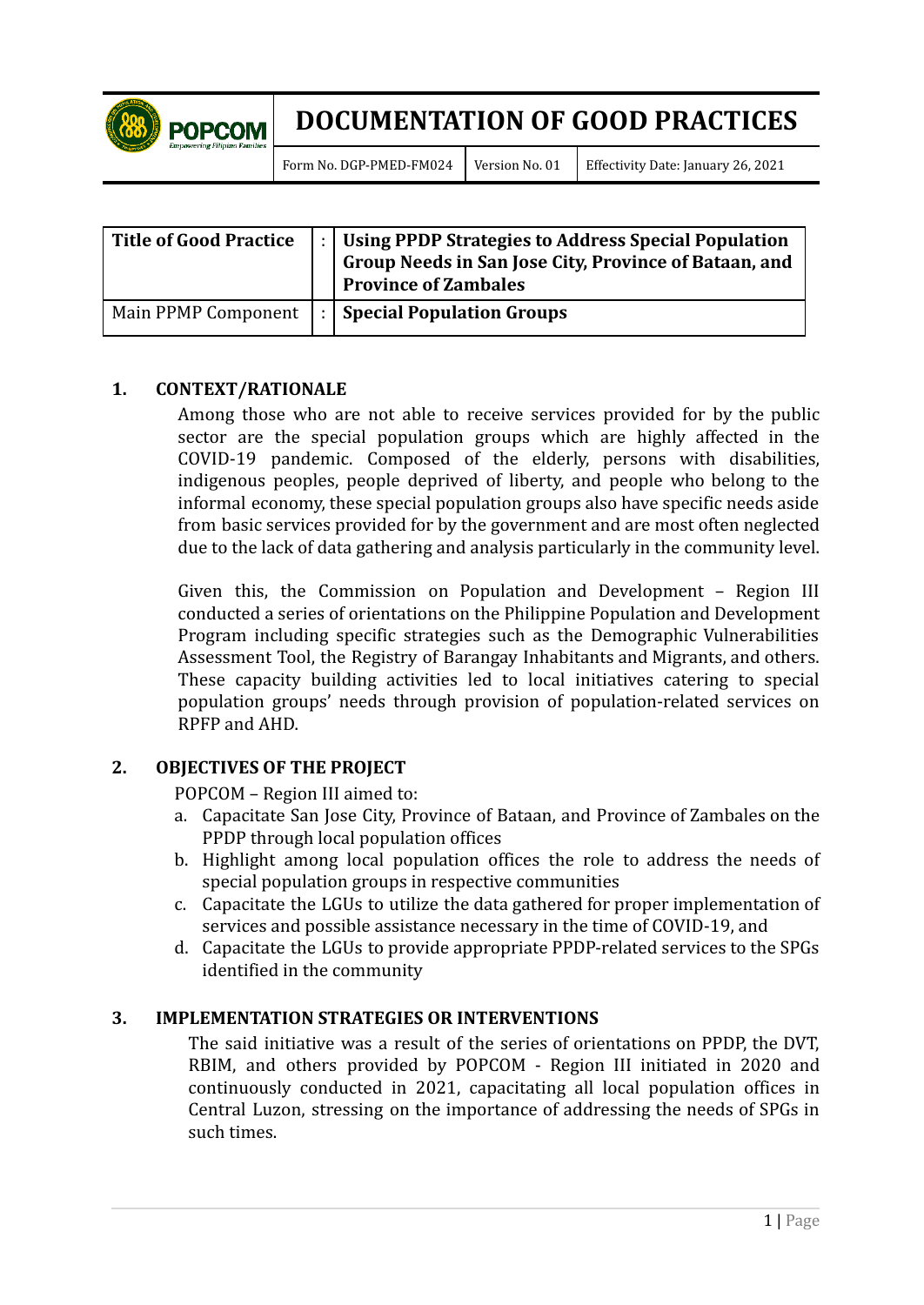

Form No. DGP-PMED-FM024 Version No. 01 Effectivity Date: January 26, 2021

As such, the following have been implemented by local population offices in 2021 alone:

- A. San Jose City conducted the following activities:
	- a. Profiling of all households per barangay (including household size and house specifications)
	- b. Orientation with the City Offices and Barangay Officials to use data for planning purposes
	- c. Provision of COVID-19-related assistance and proper vaccination allocation for the elderly
	- d. Conduct of appropriate RPFP/AHD orientations and provision of appropriate services among the elderly, indigenous peoples, people deprived of liberty, and people belonging to informal economies identified through profiling conducted by the local population office
- B. The Province of Bataan conducted the following activities:
	- a. Capacity Building on RBIM among its municipalities
	- b. Data Collection and Analysis
	- c. Conduct of appropriate RPFP/AHD orientations and provision of appropriate services for the elderly and indigenous peoples identified through the RBIM
- C. The Province of Zambales conducted the following activities:
	- a. Data collection and analysis per municipality
	- b. Conduct of PPMP/PPDP Orientation with municipal decision-makers
	- c. Conduct of Appropriate RPFP/AHD and provision of appropriate services for the elderly, indigenous peoples, and people belonging to informal economies identified through data collection

For 2021 alone, a total of 2,750 individuals (1,868 females and 882 males) were provided population-related services or have participated in population-related activities through the above-mentioned strategies, because the above-mentioned local population offices were able to reach 694 senior citizens (451 females, 243 males), 435 Indigenous peoples' community members (240 females, 195 males), 1,455 people belonging to informal economy (1,164 females, 291 males), and 166 people deprived of liberty (13 females, 153 males).

### **4. RESULTS OF THE GOOD PRACTICE**

The good practices of the LGUs in using PPDP Strategies to address special population group needs in San Jose City, Province of Bataan, and Province of Zambales resulted not only to data availability of special population groups, but also in highlighting the needs of these groups and the importance of providing these needs not only among the SPGs but most importantly among local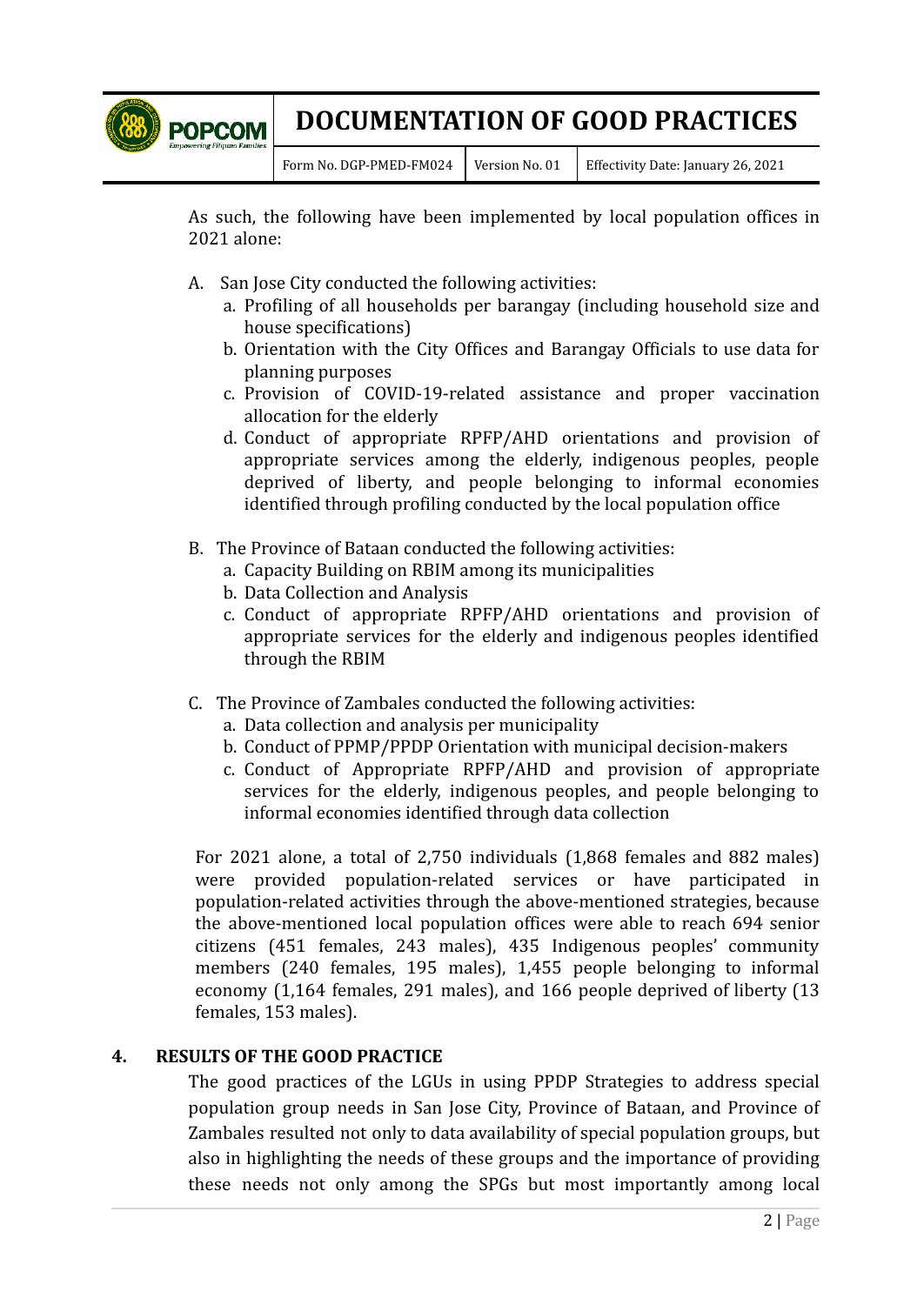

Form No. DGP-PMED-FM024 | Version No. 01 | Effectivity Date: January 26, 2021

decision-makers in the community. These initiatives also provided an avenue for the local population offices to promote the PPMP/PPDP in their respective communities, highlighting the significance of the program in addressing peoples' needs in reaching sustainable development in the locality, and the interconnections of RPFP, AHD, and POPDEV strategies in addressing these needs. Furthermore, the presence of local executive orders and budget allocation particularly for San Jose and municipalities in the province of Bataan establishing the strategies and providing funds thereof, and the local decision-makers' consideration of data outputs of the three local population offices ensured the sustainability of the strategies and the recommended approaches.

### **5. LESSONS LEARNED**

Most insights and lessons focused on the circumstances brought by the pandemic. Challenges included the limitations and restrictions particularly on data-gathering. These were addressed by practicing minimum health standards during the profiling/data collection, orientations, and provision of RPFP information. However, the local population offices' efforts on this good practice showed the significance of PPDP in the SPG concerns of each community.

### **6. FURTHER READINGS**

- *● San Jose City:* [https://drive.google.com/drive/folders/1BeUqNgIoS-f1IFoO6M9k1\\_ExlT27zL0g?usp=sharing](https://drive.google.com/drive/folders/1BeUqNgIoS-f1IFoO6M9k1_ExlT27zL0g?usp=sharing)
- *● Zambales:* [https://drive.google.com/drive/folders/147V8k7W2hr3lIRvkA8e8lCfLCOxeAxd9?usp=sharin](https://drive.google.com/drive/folders/147V8k7W2hr3lIRvkA8e8lCfLCOxeAxd9?usp=sharing) [g](https://drive.google.com/drive/folders/147V8k7W2hr3lIRvkA8e8lCfLCOxeAxd9?usp=sharing)
- *Bataan:*

[https://drive.google.com/drive/folders/19cxuak\\_\\_kB5rDJCuBHornao6xRjoX3sm?usp=sharin](https://drive.google.com/drive/folders/19cxuak__kB5rDJCuBHornao6xRjoX3sm?usp=sharing) [g](https://drive.google.com/drive/folders/19cxuak__kB5rDJCuBHornao6xRjoX3sm?usp=sharing)

[https://drive.google.com/drive/folders/1ALbLdwJfEkPD1G6mEIEuU5PbuCEZodnT?usp=shari](https://drive.google.com/drive/folders/1ALbLdwJfEkPD1G6mEIEuU5PbuCEZodnT?usp=sharing) [ng](https://drive.google.com/drive/folders/1ALbLdwJfEkPD1G6mEIEuU5PbuCEZodnT?usp=sharing)

[https://drive.google.com/drive/folders/1JeGMc9DsfmqWMo22JKb4jGv5Ef1qV\\_KH?usp=sha](https://drive.google.com/drive/folders/1JeGMc9DsfmqWMo22JKb4jGv5Ef1qV_KH?usp=sharing) [ring](https://drive.google.com/drive/folders/1JeGMc9DsfmqWMo22JKb4jGv5Ef1qV_KH?usp=sharing)

Prepared by: Reviewed/Endorsed by: